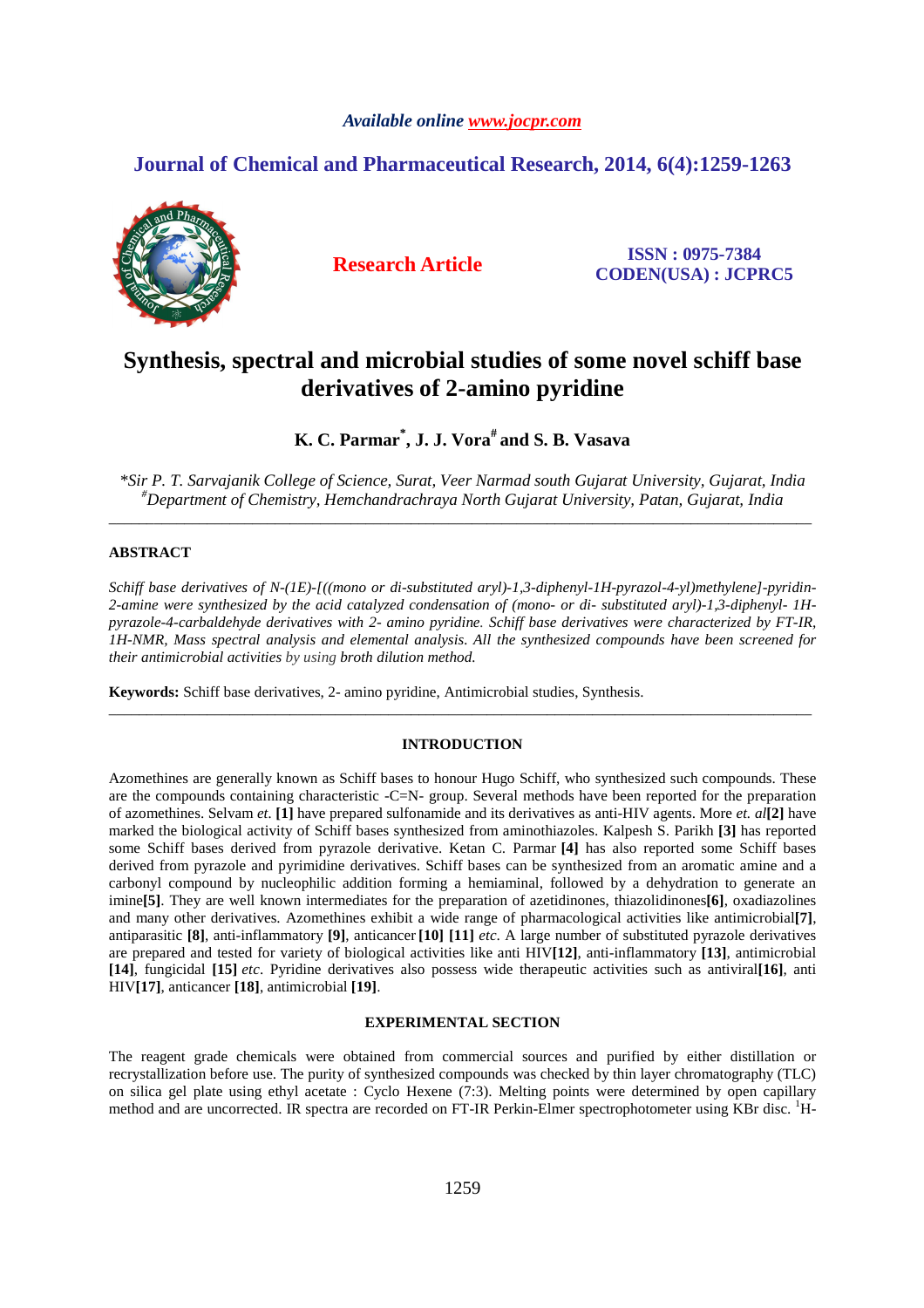NMR spectra are recorded in CDCl<sub>3</sub> on a Bruker -400 MHz using TMS as internal standard. The chemical shifts are reported as parts per million (ppm) and ESI MS were determined on Discovery Make Thermo Spectrometer.

*\_\_\_\_\_\_\_\_\_\_\_\_\_\_\_\_\_\_\_\_\_\_\_\_\_\_\_\_\_\_\_\_\_\_\_\_\_\_\_\_\_\_\_\_\_\_\_\_\_\_\_\_\_\_\_\_\_\_\_\_\_\_\_\_\_\_\_\_\_\_\_\_\_\_\_\_\_\_*

The compounds *N*-{(1E)-[3-(mono or di-substituted aryl) -1- phenyl -1*H*- pyrazol -4-yl ] methylene}-pyridine-2 amines $(V_{1-10})$  were obtained by preparation method (Scheme 1).



**SCHEME-1** 

**[A]** *Synthesis of N-phenylamino-α-methyl-phenyl azomethine*

A mixture of phenyl hydrazine (1.08gm, 0.01M) and acetophenone (1.20gm, 0.01M) in absolute ethanol was refluxed in waterbath for 4 hrs. in presence of 1ml glacial acetic acid. Product obtained after cooling was crystallized from absolute ethanol. Yield, 1.8gm (90%), M.P: 64°C (C<sub>14</sub>H<sub>14</sub>N<sub>2</sub>; Calculated : C, 80.00; H, 6.66; N, 13.37; **Found**: C, 79.92; H, 6.64; N, 13.34%).

This typical experimental procedure was followed to prepare other analogs of this series.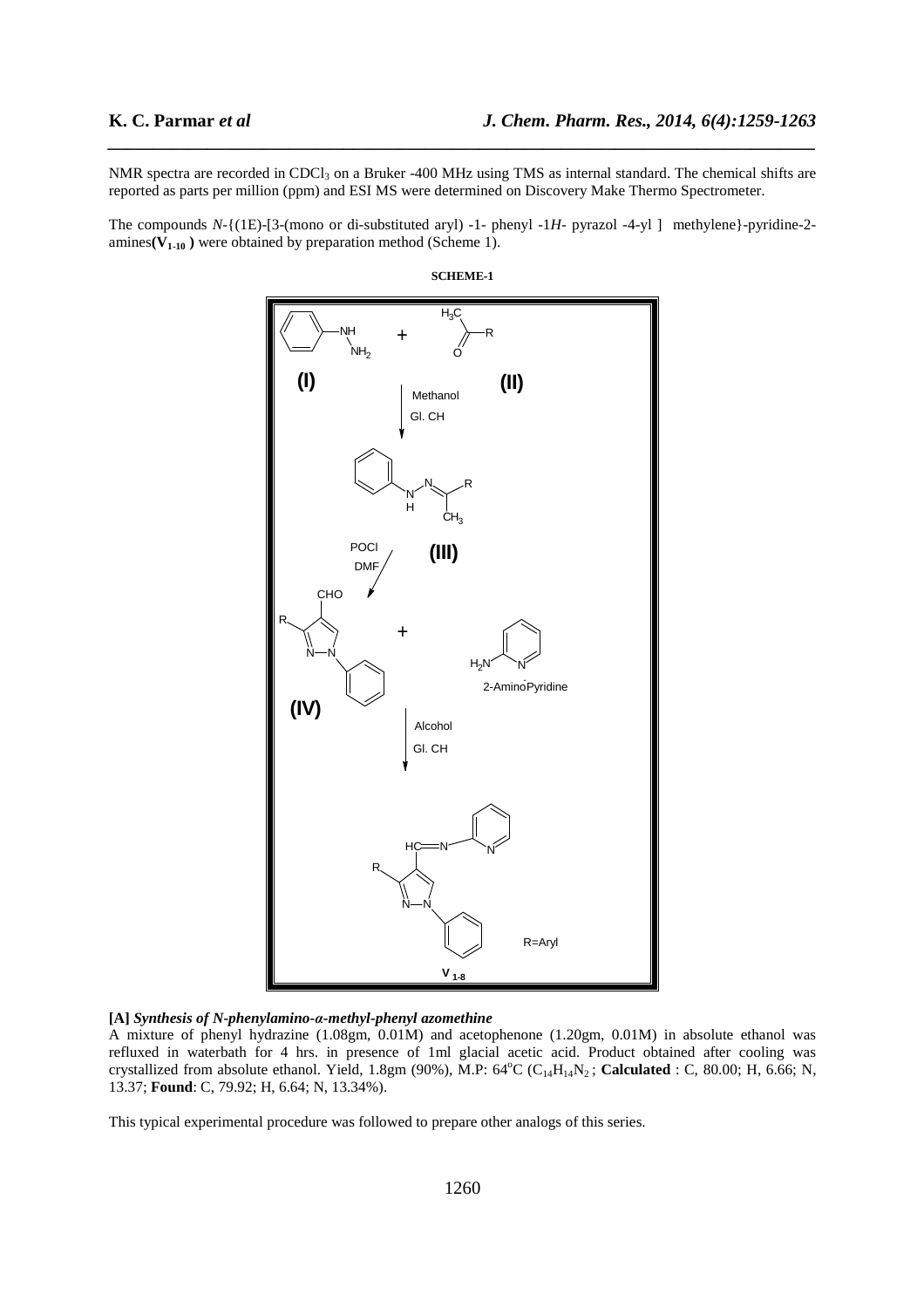#### **[B]** *Synthesis of 1,3-diphenyl-1H-pyrazole-4-carbaldehyde*

N-Phenylamino-α-methyl-phenyl azomethine (0.84gm, 0.004M) was added in a mixture of Vilsmeier-Haack reagent (prepared by dropwise addition of 1.2ml POCl<sub>3</sub> in ice cooled 10ml DMF) and refluxed for 6 hrs. The reaction mixture was poured into crushed ice followed by neutralization using sodium bicarbonate. Crude product was isolated and crystallized from methanol. Yield, 2.16gm (87%), M.P. 125°C. (C<sub>16</sub>H<sub>12</sub>N<sub>2</sub>O; **Calculated** : C, 77.42; H, 4.84; N, 11.29 %; **Found** : C, 77.39; H, 4.80; N, 11.28 %).

*\_\_\_\_\_\_\_\_\_\_\_\_\_\_\_\_\_\_\_\_\_\_\_\_\_\_\_\_\_\_\_\_\_\_\_\_\_\_\_\_\_\_\_\_\_\_\_\_\_\_\_\_\_\_\_\_\_\_\_\_\_\_\_\_\_\_\_\_\_\_\_\_\_\_\_\_\_\_*

Exactly similar experimental procedure was followed to prepare other analogs of this series

#### **[C]** *Synthesis of N[(1E)-(1,3-diphenyl-1H-pyrazol-4-yl)methylene]-pyridin-2-amine*

A mixture of 1,3-diphenyl-1H-pyrazole-4-carbaldehyde (2.48gm, 0.01M) and 2-amino pyridin (0.94gm, 0.01M) was taken in absolute ethanol and few drops of glacial acetic acid were added. Then the mixture was refluxed for 6 h on water bath. The excess solvent was distilled off, then poured into ice cold water; the separated solid was filtered, washed and recrystalized from ethanol. M.P.- 118 °C, Yield, 80%, (C<sub>21</sub>H<sub>16</sub>N<sub>4</sub>; Calculated : C, 77.76; H, 4.97; N, 17.27%; **Found** : C, 77.79; H, 5.01; N, 17.22%).

This similar experimental procedure was followed to prepare other analogs of this series. Their characterization data are given in **Table A.** 

| Compd.<br>No.  | R                                       | <b>Molecular</b><br>Formula | M.W.   | %Yield<br>(Final step) | <b>M.P.</b><br>$\overline{\mathbf{C}}$ | $%$ of C | $%$ of H | $%$ of N |
|----------------|-----------------------------------------|-----------------------------|--------|------------------------|----------------------------------------|----------|----------|----------|
|                |                                         |                             |        |                        |                                        | Found    | Found    | Found    |
|                |                                         |                             |        |                        |                                        | (Calcu.) | (Calcu.) | (Calcu.) |
| $V_1$          | $C_6H_5$                                | $C_{21}H_{16}N_4$           | 324.37 | 80                     | 118                                    | 77.79    | 5.01     | 17.22    |
|                |                                         |                             |        |                        |                                        | 77.76    | 4.97     | 17.27    |
| $V_2$          | $4-CH_3-C_6H4$                          | $C_{22}H_{18}N_4$           | 338.40 | 72                     | 114                                    | 78.12    | 5.31     | 16.58    |
|                |                                         |                             |        |                        |                                        | 78.08    | 5.36     | 16.56    |
| $V_3$          | $4-OCH3-C6H4$                           | $C_{22}H_{18}N_4O$          | 354.40 | 78                     | 128                                    | 74.51    | 5.16     | 15.83    |
|                |                                         |                             |        |                        |                                        | 74.56    | 5.12     | 15.81    |
| $V_4$          | $4$ -Cl-C <sub>6</sub> H <sub>4</sub>   | $C_{21}H_{15}N_4Cl$         | 358.82 | 75                     | 103                                    | 70.31    | 4.23     | 15.65    |
|                |                                         |                             |        |                        |                                        | 70.29    | 4.21     | 15.61    |
| $V_{5}$        | $4-Br-C6H4$                             | $C_{21}H_{15}N_4Br$         | 403.27 | 84                     | 112                                    | 62.55    | 3.74     | 13.94    |
|                |                                         |                             |        |                        |                                        | 62.54    | 3.75     | 13.89    |
| $V_6$          | $4-NO_2-C_6H_4$                         | $C_{21}H_{15}N_5O_2$        | 369.37 | 85                     | 119                                    | 68.25    | 4.07     | 19.01    |
|                |                                         |                             |        |                        |                                        | 68.28    | 4.09     | 18.96    |
| V <sub>7</sub> | $3-NO_2-C_6H_4$                         | $C_{21}H_{15}N_5O_2$        | 369.37 | 84                     | 75                                     | 68.31    | 4.13     | 18.92    |
|                |                                         |                             |        |                        |                                        | 68.28    | 4.09     | 18.96    |
| $V_{8}$        | 2,4-di-Cl-C <sub>6</sub> H <sub>3</sub> | $C_{21}H_{14}N_4Cl_2$       | 393.26 | 82                     | 144                                    | 64.11    | 3.64     | 14.27    |
|                |                                         |                             |        |                        |                                        | 64.14    | 3.59     | 14.25    |

**Table-A Physical data of N-[(1E)-(1,3-diphenyl-1H–pyrazol-4-yl) methylene]-pyridin-2-amine (V1-8)** 

**Table-B Minimal bactericidal concentration (microgram / ml)** 

| DRUGS 1                | E. coli  | P. aeruginosa    | S. aureus | S. pyogenus |
|------------------------|----------|------------------|-----------|-------------|
| $ORGANISM \rightarrow$ | MTCC 443 | <b>MTCC 1688</b> | MTCC 96   | MTCC 442    |
| <b>GENTAMYCIN</b>      | 0.05     |                  | 0.25      | 0.5         |
| <b>CIPROFLOXACIN</b>   | 25       | 25               | 50        | 50          |
| <b>CHLORAMPHENICOL</b> | 50       | 50               | 50        | 50          |
| <b>AMPICILLIN</b>      | 100      | 100              | 250       | 100         |

**Table-C Minimal fungicidal concentration (microgram / ml)** 

| DRUGS 1                | <b>C.ALBICANS</b> | A.NIGER         | A.CLAVATUS       |
|------------------------|-------------------|-----------------|------------------|
| $ORGANISM \rightarrow$ | <b>MTCC 227</b>   | <b>MTCC 282</b> | <b>MTCC 1323</b> |
| <b>NYSTATIN</b>        | 100               | 100             | 100              |
| <b>GRESEOFULVIN</b>    | 500               | 100             | 100              |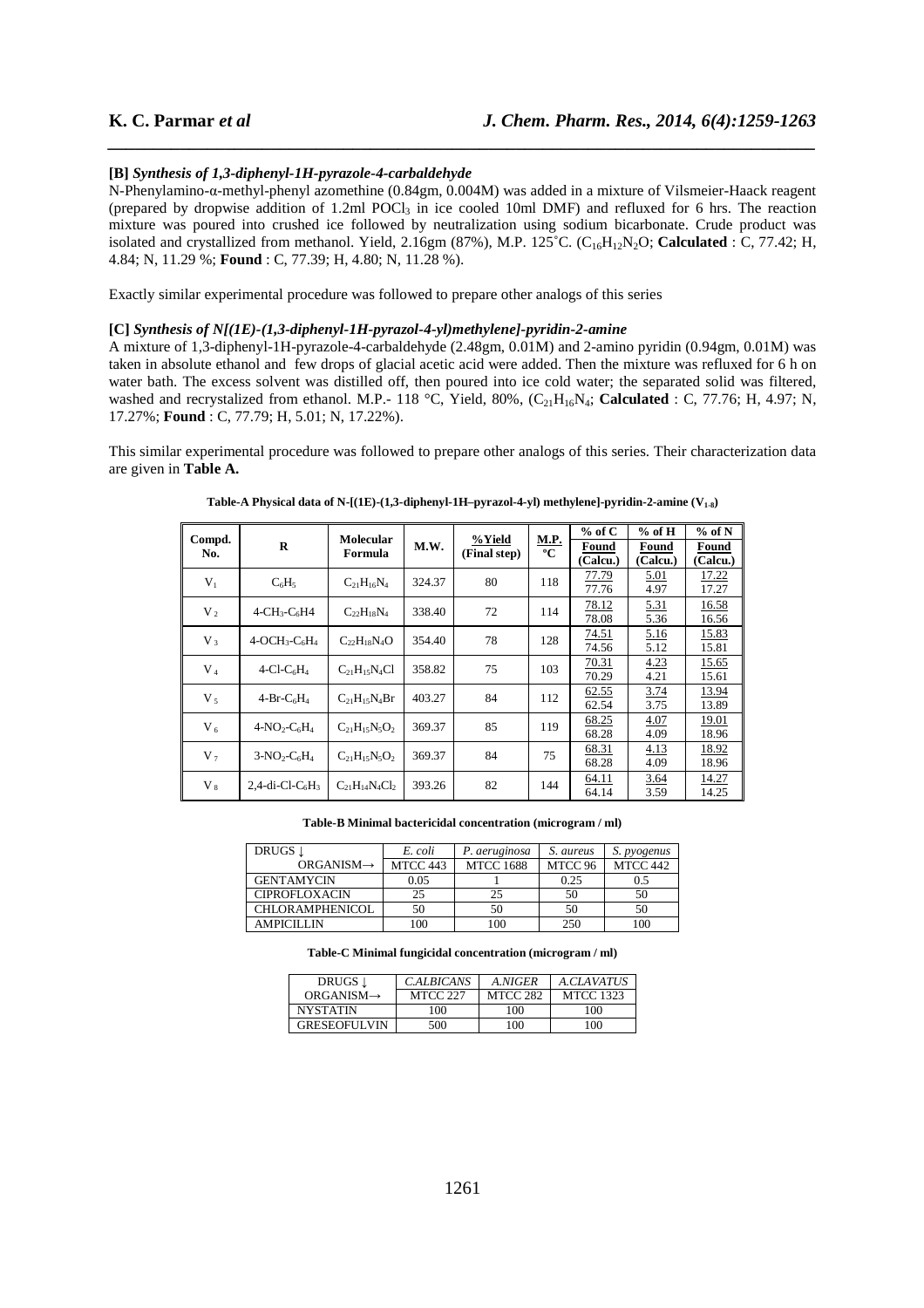| Minimal bactericidal concentration (microgram/ml) |                                                     |                            |                                   |                      |                                |
|---------------------------------------------------|-----------------------------------------------------|----------------------------|-----------------------------------|----------------------|--------------------------------|
| Compd. No                                         | R                                                   | E. coli<br><b>MTCC 443</b> | P. aeruginosa<br><b>MTCC 1688</b> | S. aureus<br>MTCC 96 | S. pyogenus<br><b>MTCC 442</b> |
| $V_1$                                             | $C_6H_5$                                            | >1000                      | >1000                             | >1000                | >1000                          |
| V <sub>2</sub>                                    | $4$ -CH <sub>3</sub> -C <sub>6</sub> H <sub>4</sub> | >1000                      | 500                               | 500                  | 500                            |
| $V_3$                                             | $4-OCH3-C6H4$                                       | 500                        | 500                               | 500                  | 250                            |
| V <sub>4</sub>                                    | $4$ -Cl-C <sub>6</sub> H <sub>4</sub>               | 500                        | 250                               | 500                  | 250                            |
| $V_{5}$                                           | $4-Br-C6H4$                                         | 500                        | 250                               | 500                  | 250                            |
| $V_6$                                             | $4-NO_2-C_6H_4$                                     | >1000                      | 500                               | 500                  | >1000                          |
| V <sub>7</sub>                                    | $3-NO2-C6H4$                                        | 500                        | >1000                             | 500                  | 500                            |
| $V_{8}$                                           | $2,4$ -Cl-C <sub>6</sub> H <sub>3</sub>             | 500                        | 250                               | 500                  | 250                            |

# *\_\_\_\_\_\_\_\_\_\_\_\_\_\_\_\_\_\_\_\_\_\_\_\_\_\_\_\_\_\_\_\_\_\_\_\_\_\_\_\_\_\_\_\_\_\_\_\_\_\_\_\_\_\_\_\_\_\_\_\_\_\_\_\_\_\_\_\_\_\_\_\_\_\_\_\_\_\_* **Table- D Antibacterial activity table**

#### **Table-E Antifungal activity table**

| Minimal fungicidal concentration (<br>$microgram / ml$ ) |                                         |                         |                             |                                |  |  |
|----------------------------------------------------------|-----------------------------------------|-------------------------|-----------------------------|--------------------------------|--|--|
| Compd. No                                                | R                                       | C. albicans<br>MTCC 227 | A. niger<br><b>MTCC 282</b> | A.clavatus<br><b>MTCC 1323</b> |  |  |
|                                                          |                                         |                         |                             |                                |  |  |
| $V_{1}$                                                  | $C_6H_5$                                | >1000                   | >1000                       | >1000                          |  |  |
| V,                                                       | $4-CH_3-C_6H4$                          | >1000                   | 500                         | >1000                          |  |  |
| V3                                                       | $4-OCH3-C6H4$                           | 500                     | 500                         | >1000                          |  |  |
| V4                                                       | $4$ -Cl-C <sub>6</sub> H <sub>4</sub>   | 500                     | 500                         | 500                            |  |  |
| V,                                                       | $4-Br-C6H4$                             | 500                     | 500                         | 500                            |  |  |
| V <sub>6</sub>                                           | $4-NO2-C6H4$                            | 500                     | >1000                       | 500                            |  |  |
| V,                                                       | $3-NO_2-C_6H_4$                         | 500                     | 250                         | 500                            |  |  |
| V 8                                                      | $2.4$ -Cl-C <sub>6</sub> H <sub>3</sub> | 500                     | 500                         | 500                            |  |  |

#### **RESULTS AND DISCUSSION**

The synthesis of *N*-{(1*E*)-[((mono- or di- substituted aryl)-1,3-diphenyl-1*H*-pyrazol-4-yl] methylene)pyridin-2 amine(**V1-8**) involved the reaction between appropriate (mono- or di- substituted aryl)-1,3-diphenyl-1*H*-pyrazole-4 carbaldehyde $(V_{1,8})$  and 4-methylpyridine-2-amine, as described in the general procedure.

IR spectrum showed absorption band at 1572.8 cm<sup>-1</sup> indicated the stretching vibation of-CH=N- (Schiff-base) which confirming the condensation of reactants. The pyridine ring breathing appeared at 1015 cm<sup>-1</sup>. The pyrazole moiety also appears around 1598.8 cm<sup>-1</sup> (C=N str.) and 1227.8 cm<sup>-1</sup> (C-N str.) as intense bands. The other peaks of IR spectra prove the structure of Schiff base derivatives.

<sup>1</sup>H NMR spectrum displayed signals for the presence of one proton (CH=N-) at 8.4921 ppm (1H, s) which also confirms the condensation of reactants, one proton of pyrazole ring at 8.0850 ppm (1H, s), four protons of pyridine ring and five proton of one of the phenyl ring menace total nine protons as at  $6.9657$  ppm -7.4997 ppm (9H, m) five protons of another phenyl ring at 7.7491 ppm

The molecular formula of compound  $(V_1)$  was found to be  $C_{21}H_{16}N_4$  on the basis of  $m/z$  325.087 [MH<sup>]+</sup> a base peak was found in mass spectra. The molecular weight is 324.14 (isotopic mass) as per the Nitrogen Rule.

#### *Spectral study of N[(1E)-(1,3-diphenyl-1H-pyrazol-4-yl)methylene]-pyridin-2-amine (V1)*

**IR (KBr) cm -1:** 1572.8 (C=N stretching of Schiff base); 3121.1 (Ar C-H stretching); 1520.3 (Ar C=C stretching); 1598.8 (C=N str. of pyrazole ring); 1224.0 (C-N stretching); 1015 (pyridine ring breathing); 2829.9

**<sup>1</sup>H-NMR (CDCl3)** δ **(ppm):** 8.4921 (1H, s, -CH=N-); 8.0850 (1H, s, pyrazol ring); 6.9657-7.4997 (5H, m, phenyl ring and 4H, m, pyridine ring ); 7.7491 (5H, m, phenyl ring).

**Mass Spectra (***m***/z):** 325.087 [MH]<sup>+</sup>, 293, 279, 202, 165

The overall activity results suggest that new synthesized compounds were much less sensitive than the standard drugs.